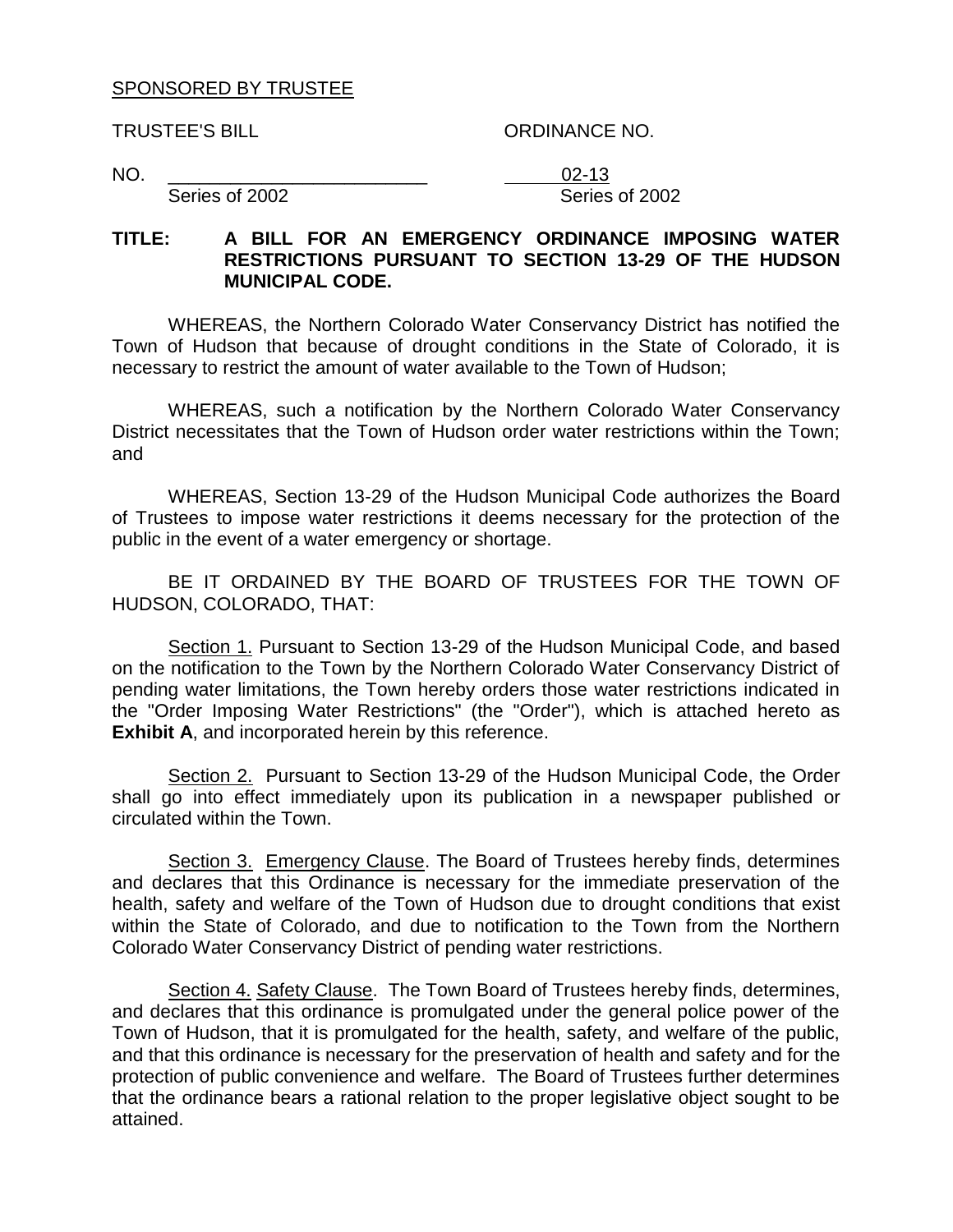Section 5. Severability. If any clause, sentence, paragraph, or part of this ordinance or the application thereof to any person or circumstances shall for any reason be adjudged by a court of competent jurisdiction invalid, such judgment shall not affect application to other persons or circumstances.

Section 6. This Ordinance shall become effective upon adoption, and the Order attached as **Exhibit A** shall become effective immediately upon its publication as set forth in Section 2 of this Ordinance.

INTRODUCED, READ IN FULL, and ADOPTED ON THIS FIRST AND ONLY READING AND ORDERED PUBLISHED this 26<sup>th</sup> day of June, 2002.

TOWN OF HUDSON, COLORADO

\_\_\_\_\_\_\_\_\_\_\_\_\_\_\_\_\_\_\_\_\_\_\_\_\_\_\_\_\_

ATTEST:

Charles E. Rossi, Mayor

\_\_\_\_\_\_\_\_\_\_\_\_\_\_\_\_\_\_\_\_\_\_\_\_\_\_\_\_\_\_\_\_ Judy Larson, Town Clerk

APPROVED AS TO FORM:

\_\_\_\_\_\_\_\_\_\_\_\_\_\_\_\_\_\_\_\_\_\_\_\_\_\_\_\_\_\_\_\_ Corey Y. Hoffmann, Town Attorney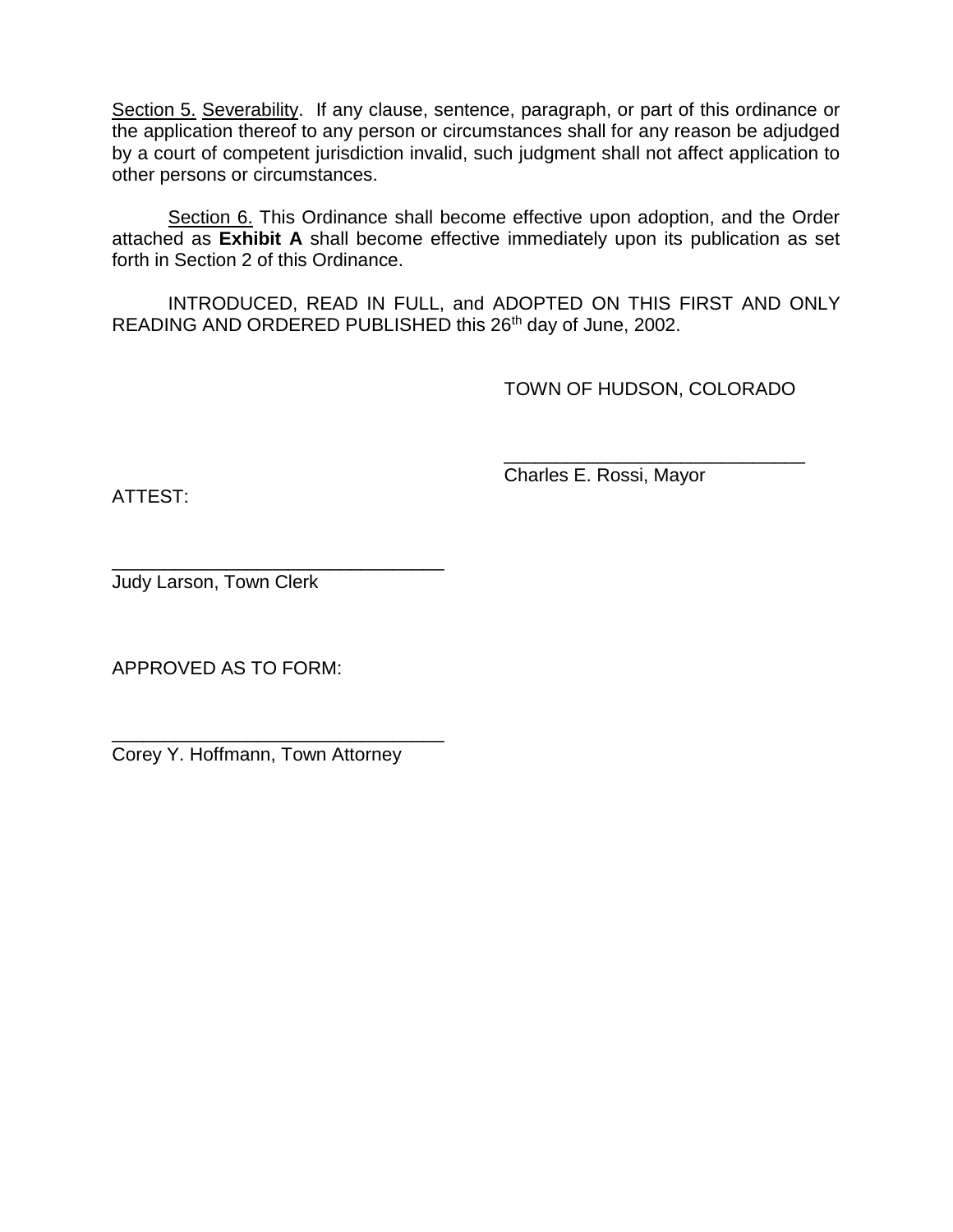### **EXHIBIT "A"**

### **Order Imposing Water Restrictions**

The Hudson Town Board of Trustees hereby finds, determines and orders that for the preservation of the health, safety, and welfare of the Town of Hudson, watering restrictions are imposed on all customers of the Hudson Water Distribution System between July 3, 2002 and September 30, 2002. Watering restrictions shall apply to all outside watering from potable Town supplies for and including but not limited to lawn and garden irrigation and residential vehicle washing. Outside watering will be restricted based upon an address group and calendar symbol system established by the town and available from the Office of the Town Clerk, 557 Ash Street, Hudson, Colorado 80642.

Town of Hudson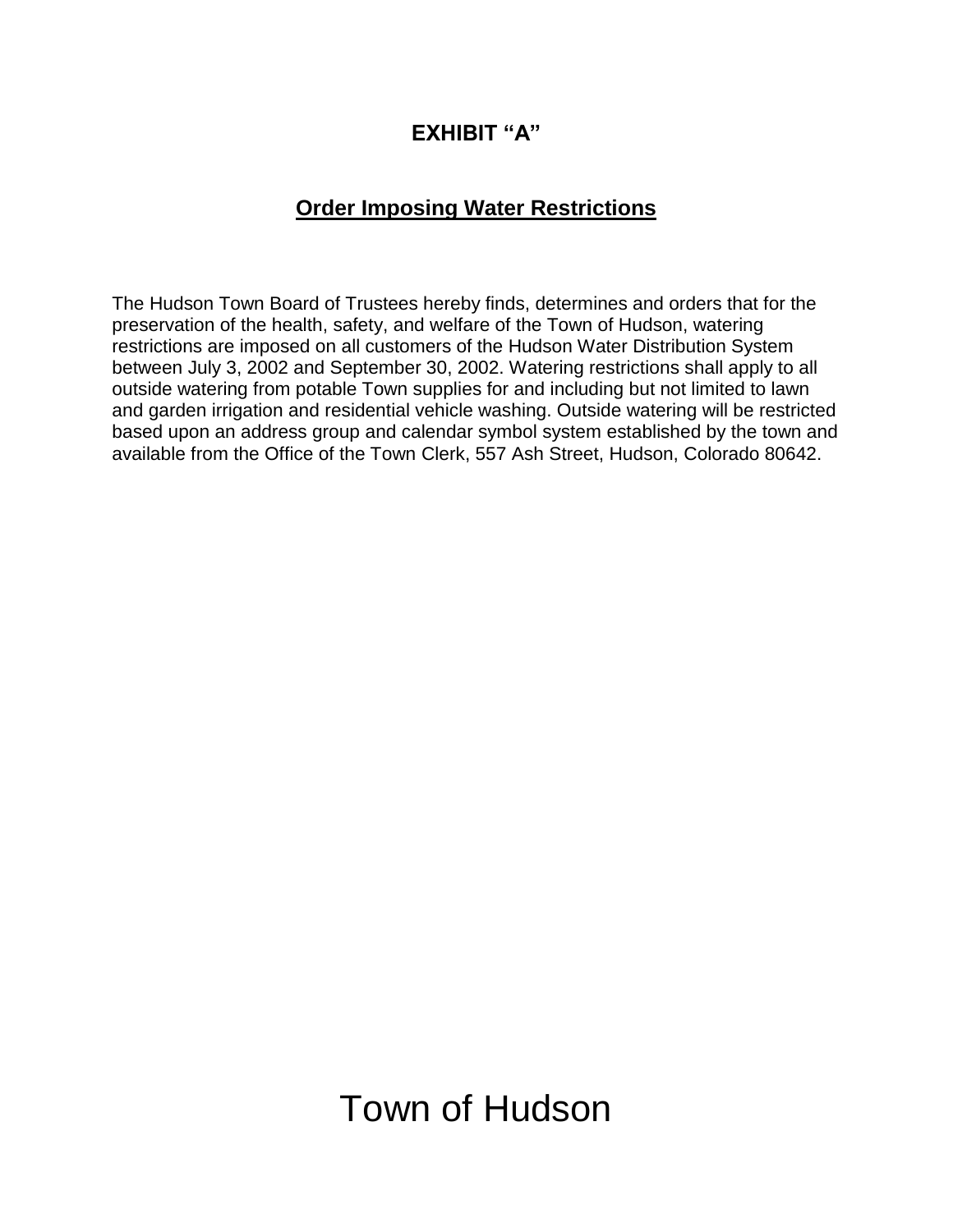# Lawn/Garden Watering Restrictions Calendar

## July 1 to September 30, 2002

The calendar system for determining individual watering days uses symbols and address groupings. If your address ends in the two digits 00 through 30, watering days are designated by a diamond. If your address ends in the digits 31 through 60, water days are designated by a square. If your address ends in digits 61 through 99, water days are designated by a circle.